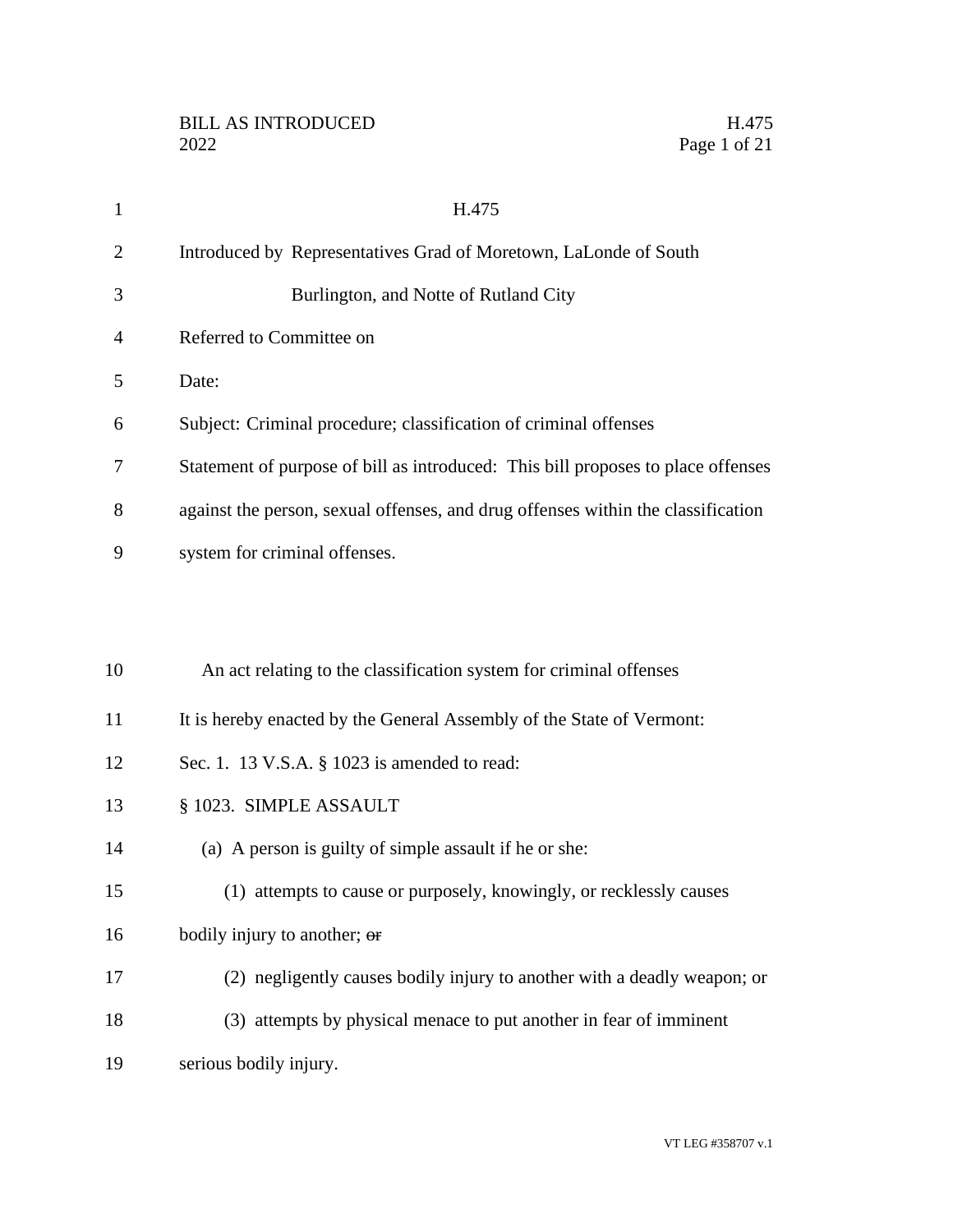| $\mathbf{1}$   | (b) A person who is convicted of simple assault shall be imprisoned for not   |
|----------------|-------------------------------------------------------------------------------|
| $\overline{2}$ | more than one year or fined not more than \$1,000.00, or both commits a Class |
| 3              | B misdemeanor, unless the offense is committed in a fight or scuffle entered  |
| 4              | into by mutual consent, in which case a person convicted of simple assault    |
| 5              | shall be imprisoned not more than 60 days or fined not more than \$500.00, or |
| 6              | both commits a Class D misdemeanor.                                           |
| 7              | Sec. 2. 13 V.S.A. § 1024 is amended to read:                                  |
| 8              | § 1024. AGGRAVATED ASSAULT                                                    |
| 9              | (a) A person is guilty of aggravated assault if the person:                   |
| 10             | (1) attempts to cause serious bodily injury to another, or causes such        |
| 11             | injury purposely, knowingly, or recklessly under circumstances manifesting    |
| 12             | extreme indifference to the value of human life;                              |
| 13             | (2) attempts to cause or purposely or knowingly causes bodily injury to       |
| 14             | another with a deadly weapon;                                                 |
| 15             | (3) for a purpose other than lawful medical or therapeutic treatment, the     |
| 16             | person intentionally causes stupor, unconsciousness, or other physical or     |
| 17             | mental impairment or injury to another person by administering to the other   |
| 18             | person without the other person's consent a drug, substance, or preparation   |
| 19             | capable of producing the intended harm;                                       |
| 20             | (4) with intent to prevent a law enforcement officer from performing a        |
| 21             | lawful duty, the person causes physical injury to any person; or              |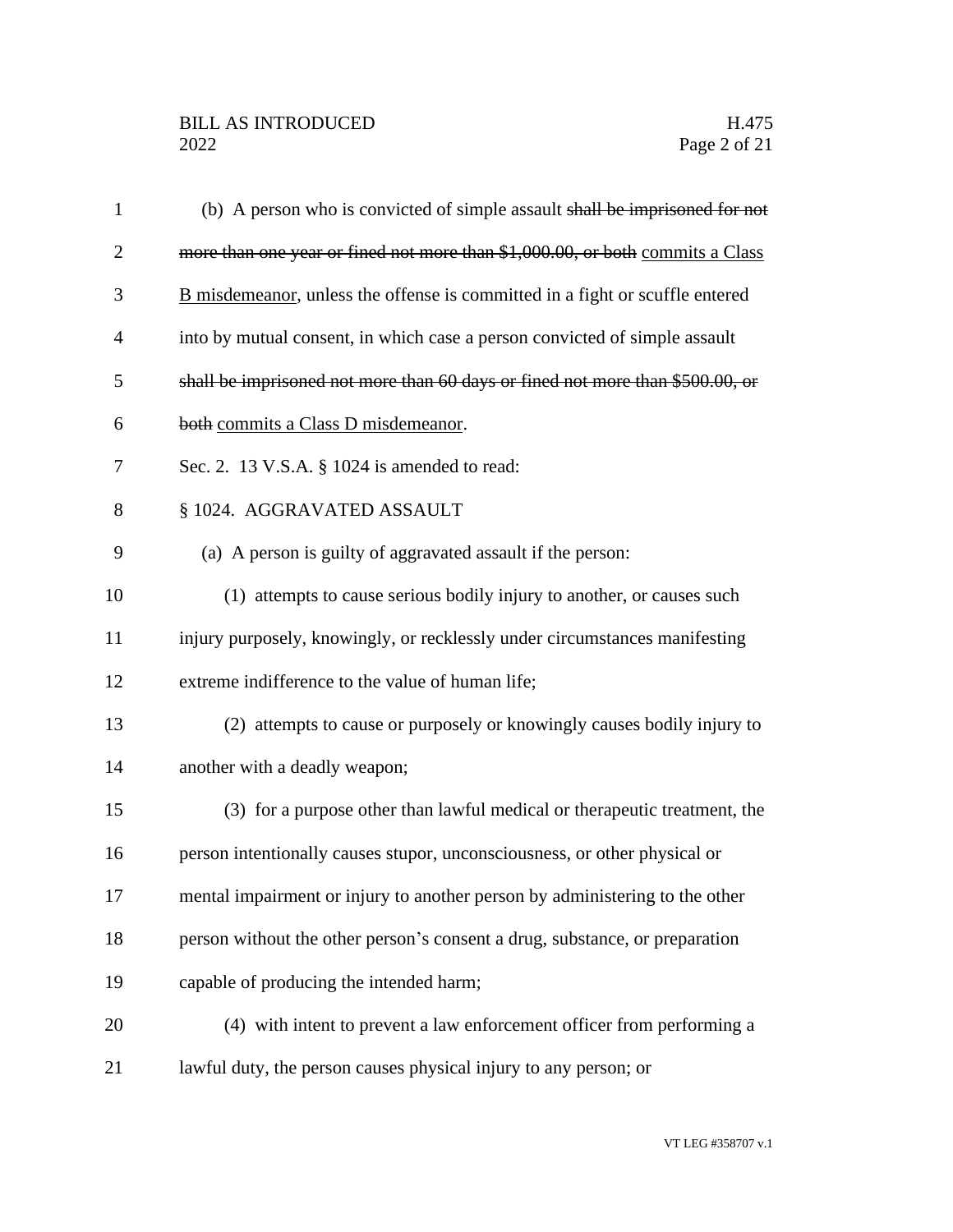# BILL AS INTRODUCED H.475<br>2022 Page 3 of 21

| 1              | (5) is armed with a deadly weapon and threatens to use the deadly                    |
|----------------|--------------------------------------------------------------------------------------|
| $\overline{2}$ | weapon on another person.                                                            |
| 3              | (b) A person found guilty of violating a provision of subdivision $(a)(1)$ or        |
| 4              | (2) of this section shall be imprisoned for not more than 15 years or fined not      |
| 5              | more than \$10,000.00, or both commits a Class C felony.                             |
| 6              | (c) A person found guilty of violating a provision of subdivision $(a)(3)$ , $(4)$ , |
| 7              | or $(5)$ of this section shall be imprisoned for not more than five years or fined   |
| 8              | not more than \$5,000.00, or both commits a Class D felony.                          |
| 9              | * * *                                                                                |
| 10             | Sec. 3. 13 V.S.A. § 1026 is amended to read:                                         |
| 11             | § 1026. DISORDERLY CONDUCT                                                           |
| 12             | (a) A person is guilty of disorderly conduct if he or she the person, with           |
| 13             | intent to cause public inconvenience or annoyance, or recklessly creates a risk      |
| 14             | thereof:                                                                             |
| 15             | (1) engages in fighting or in violent, tumultuous, or threatening                    |
| 16             | behavior;                                                                            |
| 17             | (2) makes unreasonable noise;                                                        |
| 18             | (3) in a public place, uses abusive or obscene language;                             |
| 19             | (4) without lawful authority, disturbs any lawful assembly or meeting of             |
| 20             | persons; or                                                                          |
| 21             | (5) obstructs vehicular or pedestrian traffic.                                       |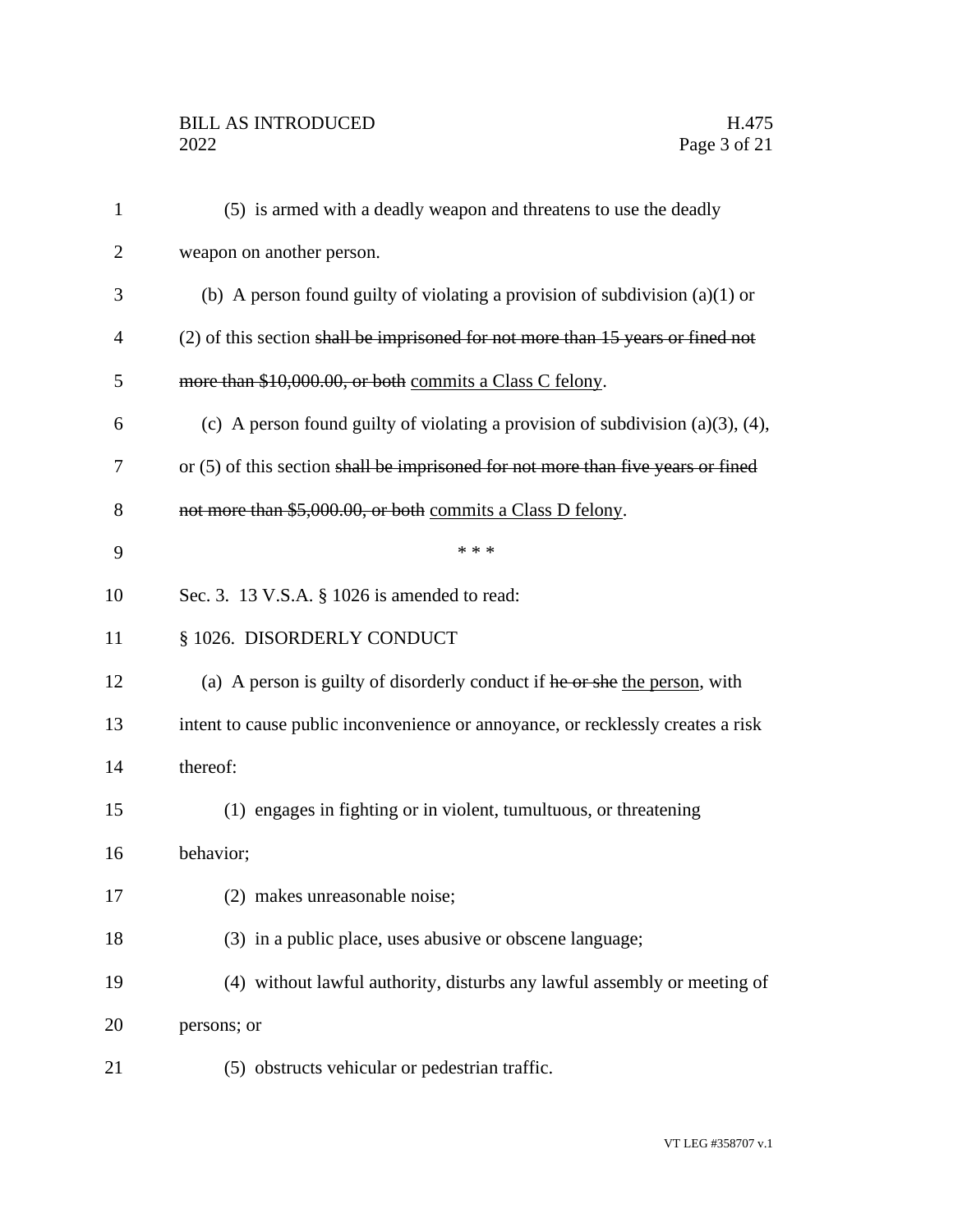| $\mathbf{1}$ | (b) A person who is convicted of disorderly conduct shall be imprisoned           |
|--------------|-----------------------------------------------------------------------------------|
| 2            | for not more than 60 days or fined not more than \$500.00, or both. A person      |
| 3            | who is convicted of a second or subsequent offense under this section shall be    |
| 4            | imprisoned for not more than 120 days or fined not more than \$1,000.00, or       |
| 5            | both commits a Class D misdemeanor.                                               |
| 6            | Sec. 4. 13 V.S.A. § 1026a is amended to read:                                     |
| 7            | § 1026a. AGGRAVATED DISORDERLY CONDUCT                                            |
| 8            | (a) A person is guilty of aggravated disorderly conduct if he or she engages      |
| 9            | in a course of conduct directed at a specific person with the intent to cause the |
| 10           | person inconvenience or annoyance, or to disturb the person's peace, quiet, or    |
| 11           | right of privacy and:                                                             |
| 12           | (1) engages in fighting or in violent, tumultuous, or threatening                 |
| 13           | behavior;                                                                         |
| 14           | (2) makes unreasonable noise;                                                     |
| 15           | (3) in a public place, uses abusive or obscene language; or                       |
| 16           | (4) threatens bodily injury or serious bodily injury, or threatens to             |
| 17           | commit a felony crime of violence as defined in section 11a of this title.        |
| 18           | (b) A person who is convicted of aggravated disorderly conduct shall be           |
| 19           | imprisoned not more than 180 days or fined not more than \$2,000.00, or both      |
| 20           | commits a Class C misdemeanor.                                                    |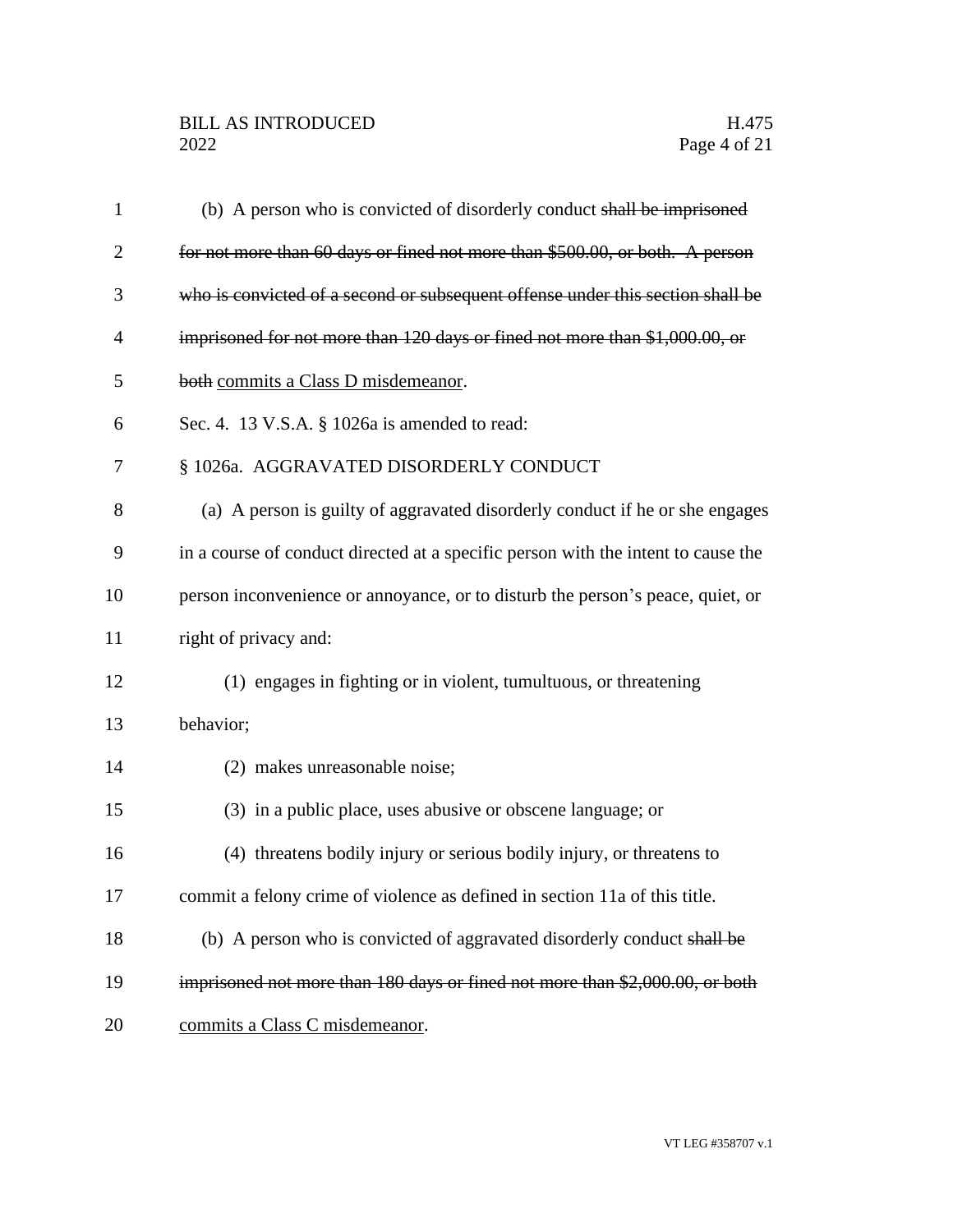| $\mathbf{1}$   | Sec. 5. 13 V.S.A. § 1027 is amended to read:                                      |
|----------------|-----------------------------------------------------------------------------------|
| $\overline{2}$ | § 1027. DISTURBING PEACE BY USE OF TELEPHONE OR OTHER                             |
| 3              | ELECTRONIC COMMUNICATIONS                                                         |
| 4              | (a) A person who, with intent to terrify, intimidate, threaten, harass, or        |
| 5              | annoy, makes contact by means of a telephonic or other electronic                 |
| 6              | communication with another and makes any request, suggestion, or proposal         |
| 7              | that is obscene, lewd, lascivious, or indecent; threatens to inflict injury or    |
| 8              | physical harm to the person or property of any person; or disturbs, or attempts   |
| 9              | to disturb, by repeated telephone calls or other electronic communications,       |
| 10             | whether or not conversation ensues, the peace, quiet, or right of privacy of any  |
| 11             | person at the place where the communication or communications are received        |
| 12             | shall be fined not more than \$250.00 or be imprisoned not more than three        |
| 13             | months, or both. If the defendant has previously been convicted of a violation    |
| 14             | of this section or of an offense under the laws of another state or of the United |
| 15             | States that would have been an offense under this section if committed in this    |
| 16             | State, the defendant shall be fined not more than \$500.00 or imprisoned for not  |
| 17             | more than six months, or both commits a Class D misdemeanor.                      |
|                |                                                                                   |

VT LEG #358707 v.1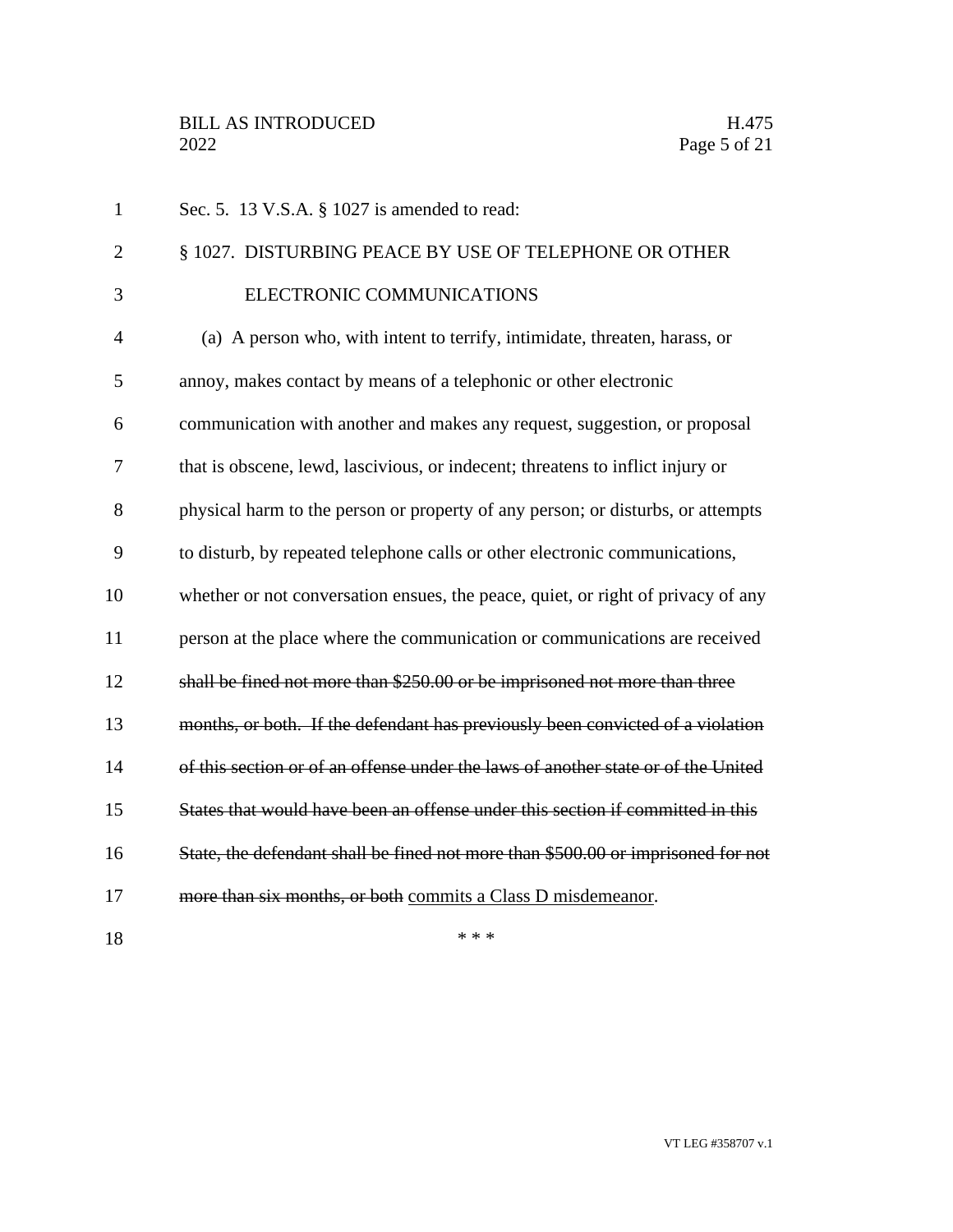| $\mathbf{1}$   | Sec. 6. 13 V.S.A. § 1028 is amended to read:                                        |
|----------------|-------------------------------------------------------------------------------------|
| $\overline{2}$ | § 1028. ASSAULT OF PROTECTED PROFESSIONAL; ASSAULT WITH                             |
| 3              | <b>BODILY FLUIDS</b>                                                                |
| $\overline{4}$ | (a) A person convicted of a simple or aggravated assault against a protected        |
| 5              | professional as defined in subdivision $(d)(1)$ of this section while the protected |
| 6              | professional is performing a lawful duty, or with the intent to prevent the         |
| 7              | protected professional from performing his or her the professional's lawful         |
| 8              | duty, in addition to any other penalties imposed under sections 1023 and 1024       |
| 9              | of this title, shall:                                                               |
| 10             | $(1)$ for the first offense, be imprisoned not more than one year commits           |
| 11             | a Class B misdemeanor;                                                              |
| 12             | $(2)$ for the second offense and subsequent offenses, be imprisoned not             |
| 13             | more than 10 years commits a Class E felony.                                        |
| 14             | $(b)(1)$ No person shall intentionally cause blood, vomitus, excrement,             |
| 15             | mucus, saliva, semen, or urine to come in contact with a protected professional     |
| 16             | while the person is performing a lawful duty.                                       |
| 17             | (2) A person who violates this subsection shall be imprisoned not more              |
| 18             | than one year or fined not more than \$1,000.00, or both commits a Class B          |
| 19             | misdemeanor.                                                                        |
| 20             | * * *                                                                               |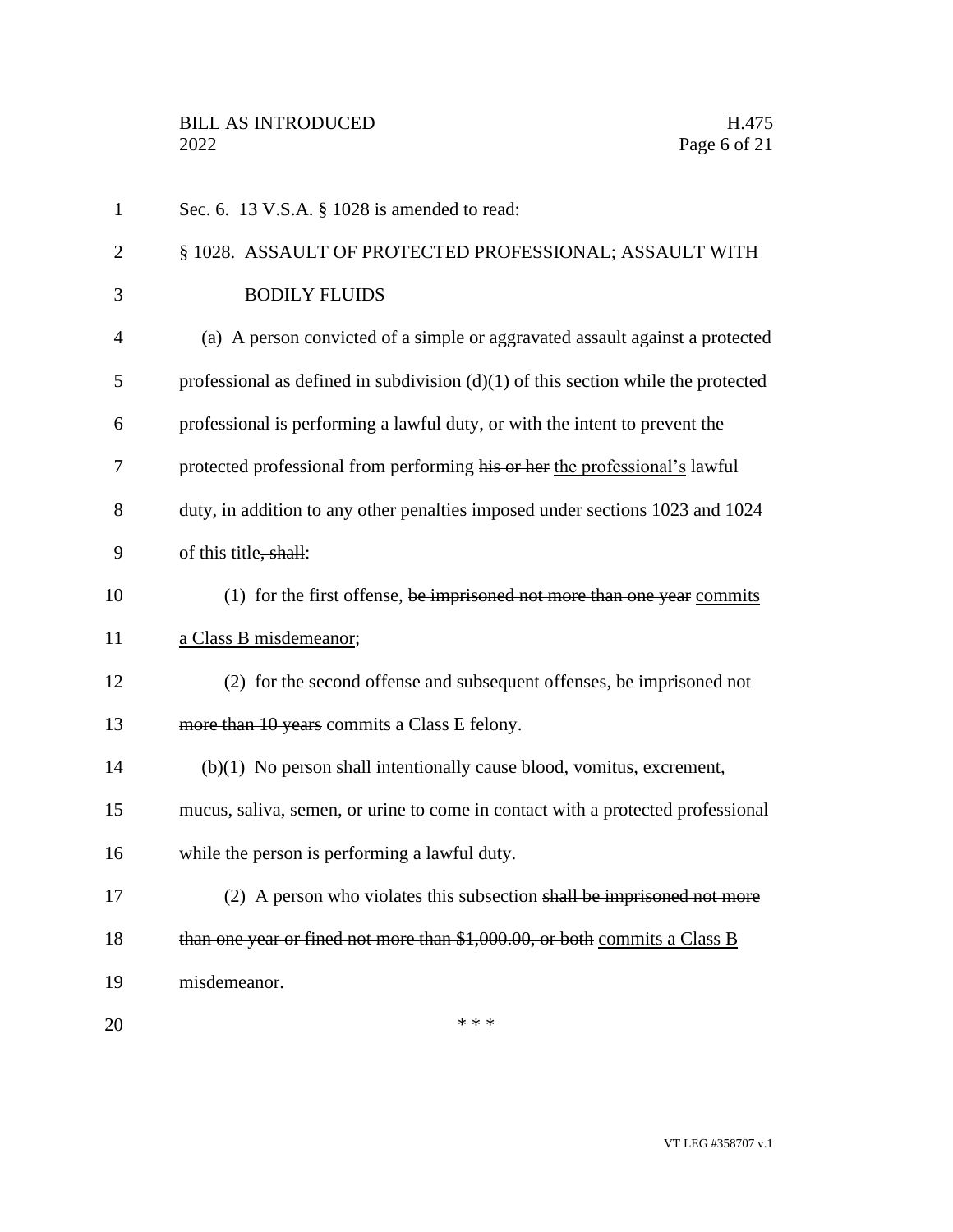| $\mathbf{1}$   | Sec. 7. 13 V.S.A. § 1028a is amended to read:                                   |
|----------------|---------------------------------------------------------------------------------|
| $\overline{2}$ | § 1028a. ASSAULT OF CORRECTIONAL OFFICER; ASSAULT WITH                          |
| 3              | <b>BODILY FLUIDS</b>                                                            |
| $\overline{4}$ | (a) A person convicted of a simple or aggravated assault against an             |
| 5              | employee of the Department of Corrections whose official duties or job          |
| 6              | classification includes the supervision or monitoring of a person on parole,    |
| 7              | probation, or serving any sentence of incarceration whether inside or outside a |
| 8              | correctional facility, and who was performing a lawful duty, in addition to any |
| 9              | other penalties imposed under sections 1023 and 1024 of this title, shall:      |
| 10             | $(1)$ for the first offense, be imprisoned not more than one year commits       |
| 11             | a Class B misdemeanor; and                                                      |
| 12             | (2) for the second offense and subsequent offenses, be imprisoned not           |
| 13             | more than 10 years commits a Class E felony.                                    |
| 14             | (b) No person shall intentionally cause blood, vomitus, excrement, mucus,       |
| 15             | saliva, semen, or urine to come in contact with:                                |
| 16             | (1) any person lawfully present in a correctional facility unless the           |
| 17             | person's presence within the facility requires the contact; or                  |
| 18             | (2) an employee of a correctional facility acting in the scope of               |
| 19             | employment unless the employee's scope of employment requires the contact.      |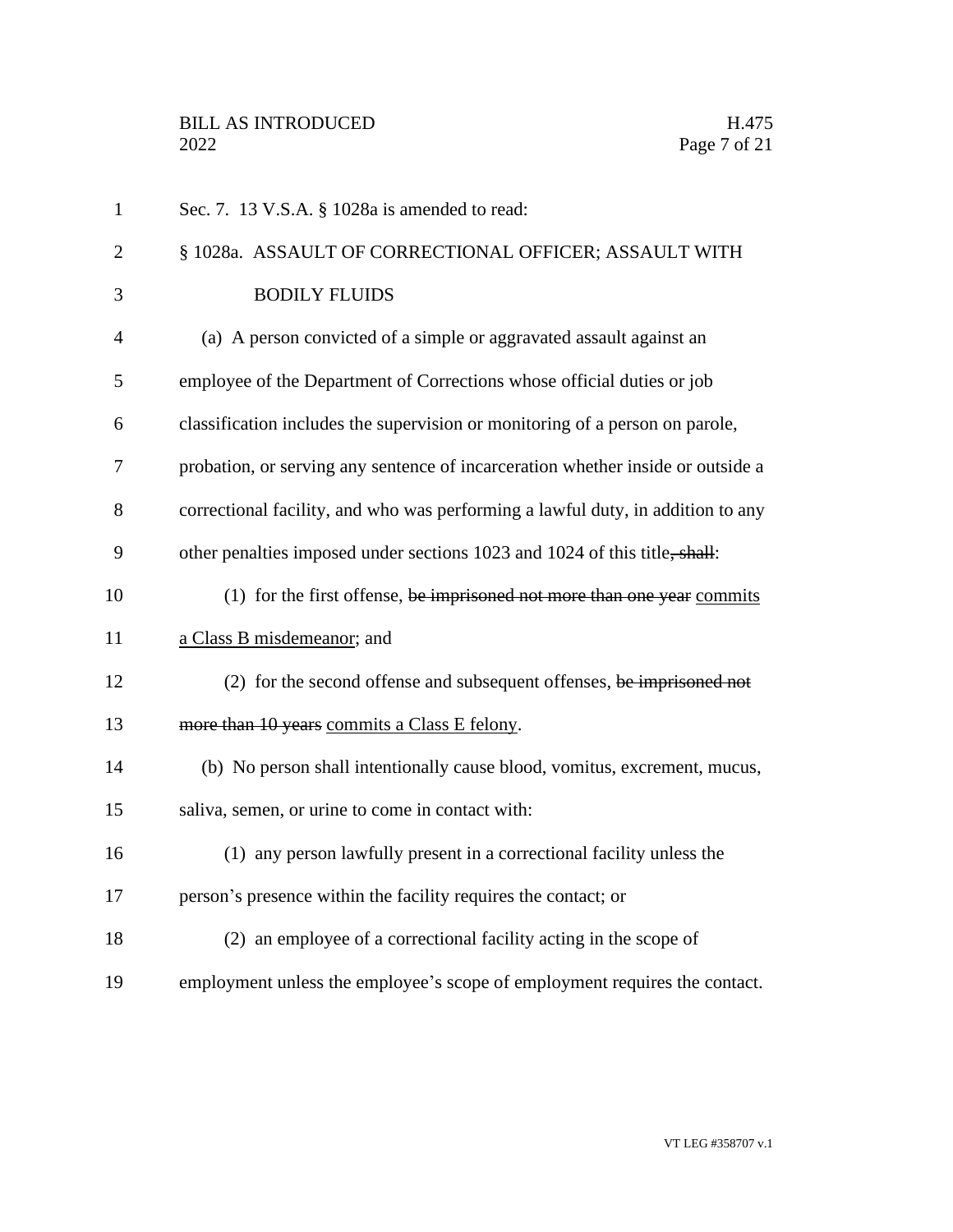| $\mathbf{1}$   | (c) A person who violates subsection (b) of this section shall be imprisoned      |
|----------------|-----------------------------------------------------------------------------------|
| $\overline{2}$ | not more than two years or fined not more than \$1,000.00, or both commits a      |
| 3              | Class B misdemeanor.                                                              |
| $\overline{4}$ | (d) A sentence imposed for a conviction of this section shall be served           |
| 5              | consecutively with and not concurrently with any other sentence.                  |
| 6              | Sec. 8. 13 V.S.A. § 1030 is amended to read:                                      |
| 7              | § 1030. VIOLATION OF AN ABUSE PREVENTION ORDER, AN ORDER                          |
| 8              | AGAINST STALKING OR SEXUAL ASSAULT, OR A                                          |
| 9              | PROTECTIVE ORDER CONCERNING CONTACT WITH A                                        |
| 10             | <b>CHILD</b>                                                                      |
| 11             | (a) A person who intentionally commits an act prohibited by a court or who        |
| 12             | fails to perform an act ordered by a court, in violation of an abuse prevention   |
| 13             | order issued under 15 V.S.A. chapter 21 or 33 V.S.A. chapter 69, a protective     |
| 14             | order that concerns contact with a child and is issued under 33 V.S.A.            |
| 15             | chapter 51, or an order against stalking or sexual assault issued under           |
| 16             | 12 V.S.A. chapter 178, after the person has been served notice of the contents    |
| 17             | of the order as provided in those chapters; or in violation of a foreign abuse    |
| 18             | prevention order or an order against stalking or sexual assault issued by a court |
| 19             | in any other state, federally recognized Indian tribe, territory or possession of |
| 20             | the United States, the Commonwealth of Puerto Rico, or the District of            |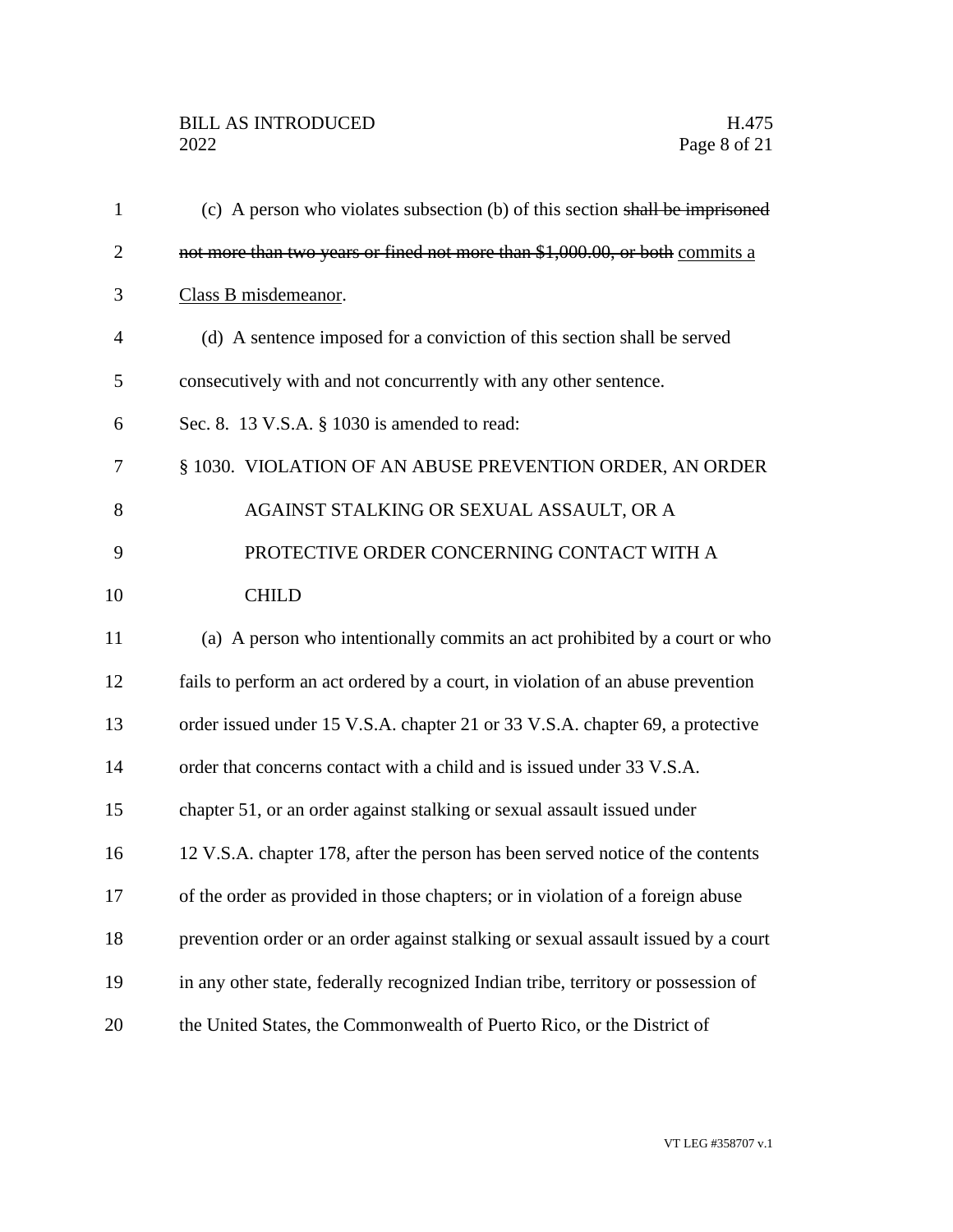| $\mathbf{1}$   | Columbia shall be imprisoned not more than one year or fined not more than       |
|----------------|----------------------------------------------------------------------------------|
| $\overline{2}$ | \$5,000.00, or both commits a Class B misdemeanor.                               |
| 3              | (b) A person who is convicted of a second or subsequent offense under this       |
| $\overline{4}$ | section or is convicted of an offense under this section and has previously been |
| 5              | convicted of domestic assault under section 1042 of this title, first degree     |
| 6              | aggravated domestic assault under section 1043 of this title, or second degree   |
| 7              | aggravated domestic assault under section 1044 of this title shall be imprisoned |
| 8              | not more than three years or fined not more than \$25,000.00, or both commits    |
| 9              | a Class E felony.                                                                |
| 10             | * * *                                                                            |
| 11             | Sec. 9. 13 V.S.A. § 1031 is amended to read:                                     |
| 12             | § 1031. INTERFERENCE WITH ACCESS TO EMERGENCY SERVICES                           |
| 13             | A person who, during or after the commission of a crime, willfully prevents      |
| 14             | or attempts to prevent a person from seeking or receiving emergency medical      |
| 15             | assistance, emergency assistance from a third party, or emergency assistance     |
| 16             | from law enforcement shall be imprisoned not more than one year or fined not     |
| 17             | more than \$5,000.00, or both commits a Class B misdemeanor.                     |
| 18             | Sec. 10. 13 V.S.A. § 1042 is amended to read:                                    |
| 19             | § 1042. DOMESTIC ASSAULT                                                         |
| 20             | Any person who attempts to cause or willfully or recklessly causes bodily        |
| 21             | injury to a family or household member or willfully causes a family or           |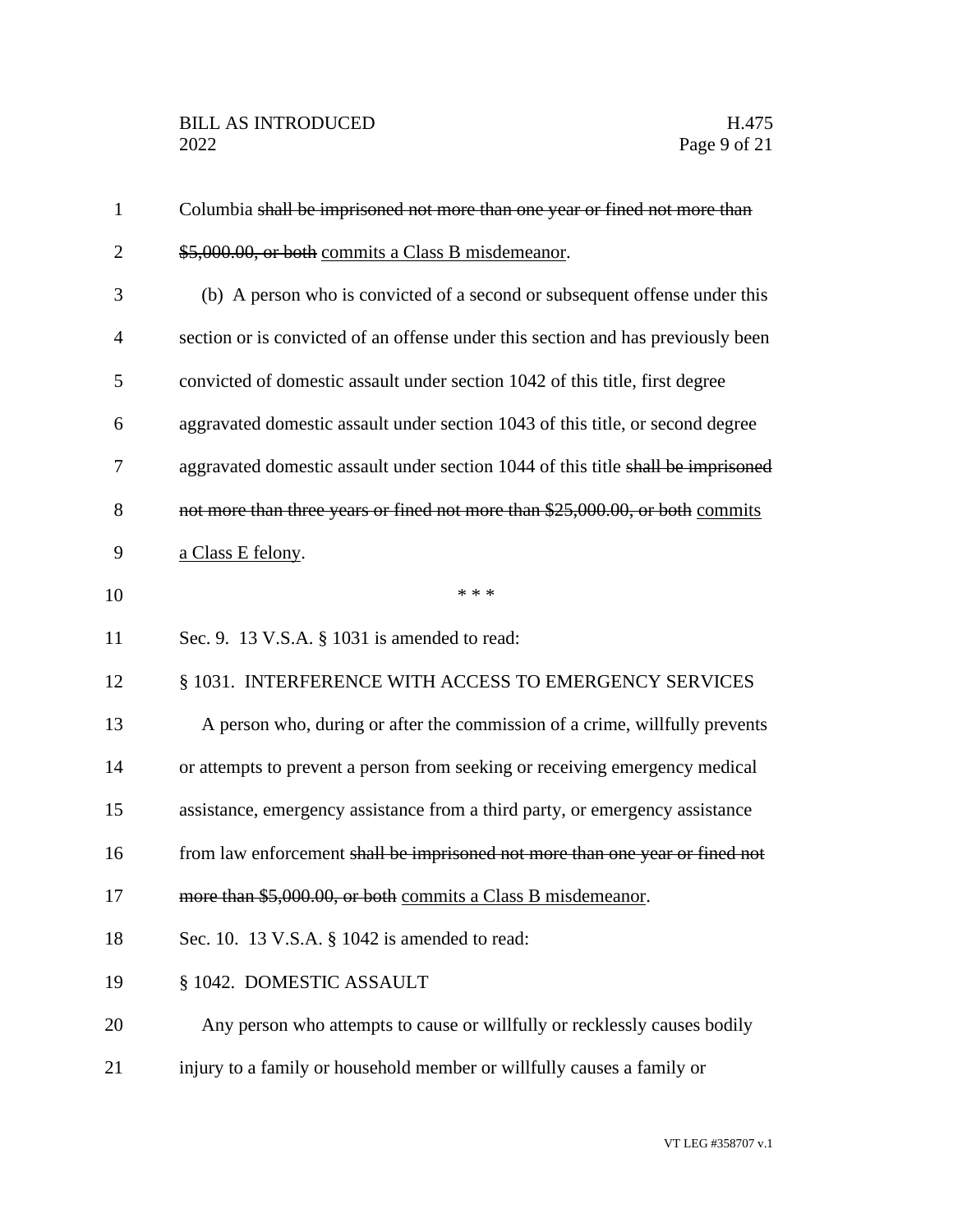| $\mathbf{1}$   | household member to fear imminent serious bodily injury shall be imprisoned     |
|----------------|---------------------------------------------------------------------------------|
| $\overline{2}$ | not more than 18 months or fined not more than \$5,000.00, or both commits a    |
| 3              | Class A misdemeanor.                                                            |
| $\overline{4}$ | Sec. 11. 13 V.S.A. § 1043 is amended to read:                                   |
| 5              | § 1043. FIRST DEGREE AGGRAVATED DOMESTIC ASSAULT                                |
| 6              | (a) A person commits the crime of first degree aggravated domestic assault      |
| $\overline{7}$ | if the person:                                                                  |
| 8              | (1) attempts to cause or willfully or recklessly causes serious bodily          |
| 9              | injury to a family or household member; or                                      |
| 10             | (2) uses, attempts to use, or is armed with a deadly weapon and                 |
| 11             | threatens to use the deadly weapon on a family or household member; or          |
| 12             | (3) commits the crime of domestic assault and has been previously               |
| 13             | convicted of aggravated domestic assault.                                       |
| 14             | (b) A Notwithstanding section 54 of this title, a person who commits the        |
| 15             | crime of first degree aggravated domestic assault shall be imprisoned not more  |
| 16             | than 15 years or fined not more than \$25,000.00, or both.                      |
| 17             | (c) Conduct constituting the offense of first degree aggravated domestic        |
| 18             | assault under this section shall be considered a violent act for the purpose of |
| 19             | determining bail.                                                               |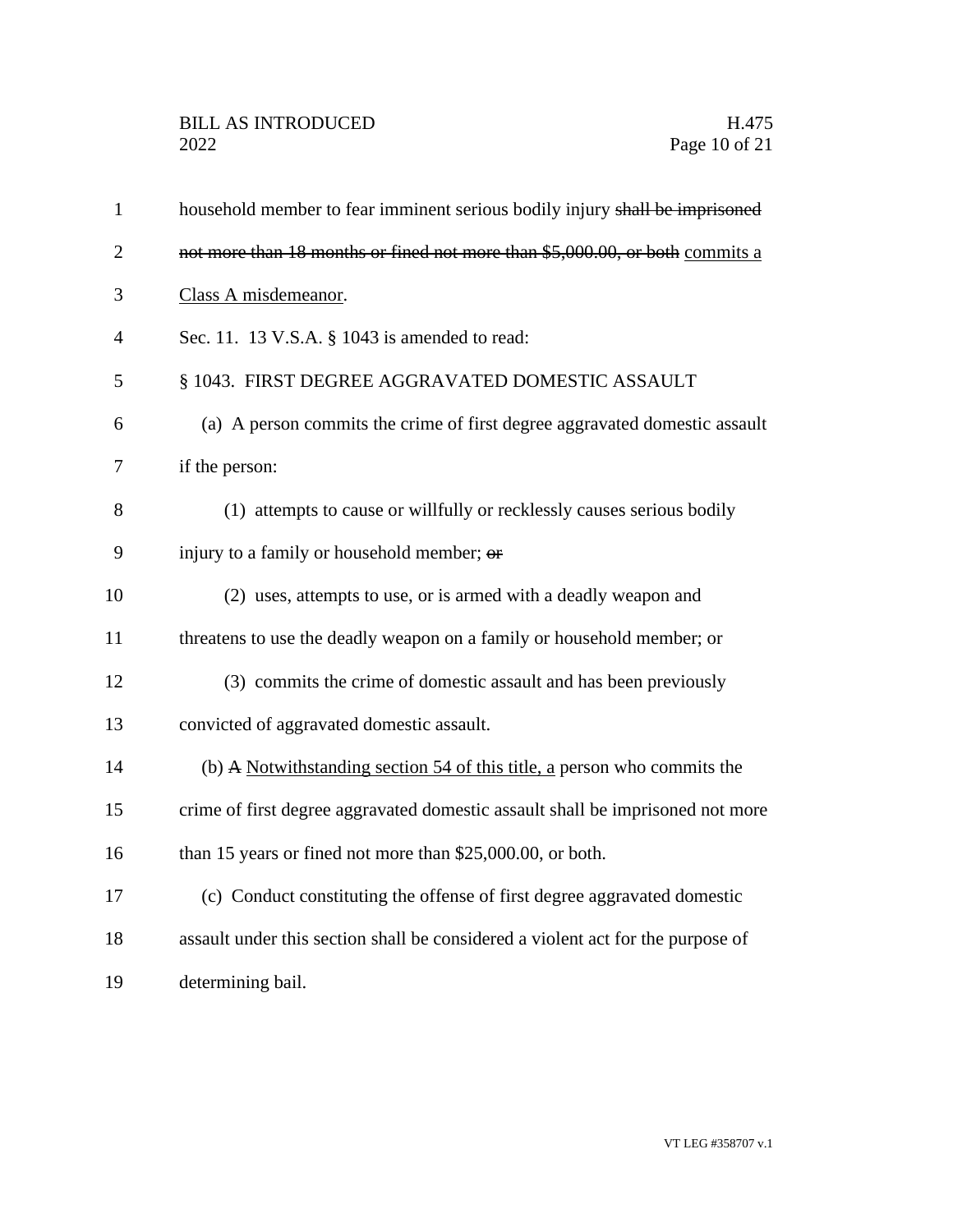| $\mathbf{1}$   | Sec. 12. 13 V.S.A. § 1044 is amended to read:                                    |
|----------------|----------------------------------------------------------------------------------|
| $\overline{2}$ | § 1044. SECOND DEGREE AGGRAVATED DOMESTIC ASSAULT                                |
| 3              | (a) A person commits the crime of second degree aggravated domestic              |
| $\overline{4}$ | assault if the person:                                                           |
| 5              | (1) Commits the crime of domestic assault and such conduct violates:             |
| 6              | (A) specific conditions of a criminal court order in effect at the time          |
| 7              | of the offense imposed to protect that other person;                             |
| 8              | (B) a final abuse prevention order issued under 15 V.S.A. § 1103 or a            |
| 9              | similar order issued in another jurisdiction;                                    |
| 10             | (C) a final order against stalking or sexual assault issued under                |
| 11             | 12 V.S.A. § 5133 or a similar order issued in another jurisdiction; or           |
| 12             | (D) a final order against abuse of a vulnerable adult issued under               |
| 13             | 33 V.S.A. § 6935 or a similar order issued in another jurisdiction.              |
| 14             | (2) Commits the crime of domestic assault; and:                                  |
| 15             | (A) has a prior conviction within the last 10 years for violating an             |
| 16             | abuse prevention order issued under section 1030 of this title; or               |
| 17             | (B) has a prior conviction for domestic assault under section 1042 of            |
| 18             | this title or a prior conviction in another jurisdiction for an offense that, if |
| 19             | committed within the State, would constitute a violation of section 1042 of this |
| 20             | title.                                                                           |
| 21             | (3) As used in this subsection:                                                  |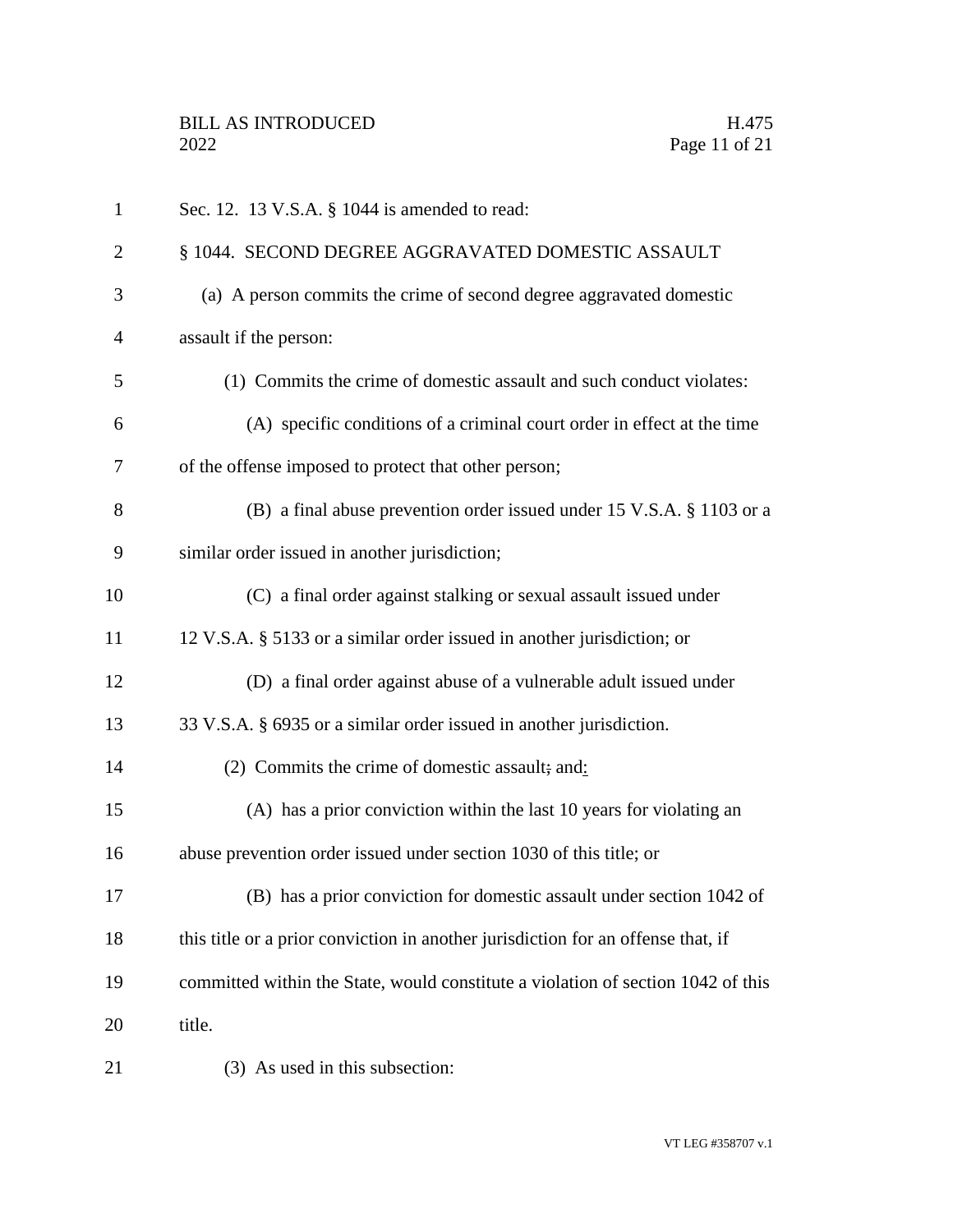# BILL AS INTRODUCED H.475<br>2022 Page 12 of 21

| $\mathbf{1}$   | (A) "Issued in another jurisdiction" means issued by a court in any                  |
|----------------|--------------------------------------------------------------------------------------|
| $\overline{2}$ | other state; in a federally recognized Indian tribe, territory, or possession of the |
| 3              | United States; in the Commonwealth of Puerto Rico; or in the District of             |
| $\overline{4}$ | Columbia.                                                                            |
| 5              | (B) "Prior conviction in another jurisdiction" means a conviction                    |
| 6              | issued by a court in any other state; in a federally recognized Indian tribe,        |
| 7              | territory, or possession of the United States; in the Commonwealth of Puerto         |
| 8              | Rico; or in the District of Columbia.                                                |
| 9              | (b) A person who commits the crime of second degree aggravated domestic              |
| 10             | assault shall be imprisoned not more than five years or fined not more than          |
| 11             | \$10,000.00, or both commits a Class D felony.                                       |
| 12             | * * *                                                                                |
| 13             | Sec. 13. 13 V.S.A. § 1062 is amended to read:                                        |
| 14             | § 1062. STALKING                                                                     |
| 15             | Any person who intentionally stalks another person shall be imprisoned not           |
| 16             | more than two years or fined not more than \$5,000.00, or both commits a Class       |
| 17             | A misdemeanor.                                                                       |
| 18             | Sec. 14 13 V.S.A. § 1063 is amended to read:                                         |
| 19             | § 1063. AGGRAVATED STALKING                                                          |
| 20             | (a) A person commits the crime of aggravated stalking if the person                  |
| 21             | intentionally stalks another person, and:                                            |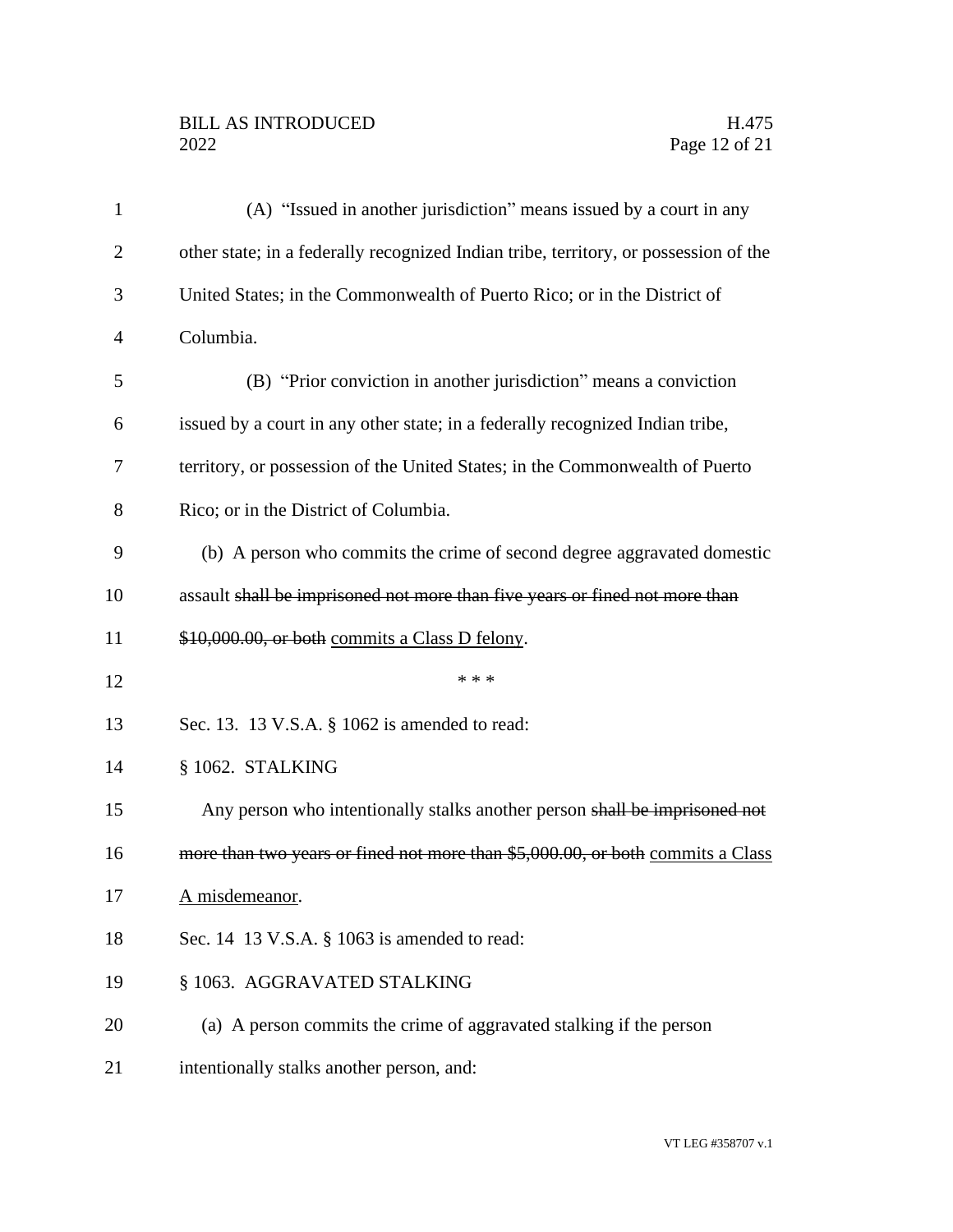# BILL AS INTRODUCED H.475<br>2022 Page 13 of 21

| $\mathbf{1}$   | (1) such conduct violates a court order that prohibits stalking and is in         |
|----------------|-----------------------------------------------------------------------------------|
| $\overline{2}$ | effect at the time of the offense;                                                |
| 3              | (2) has been previously convicted of stalking or aggravated stalking;             |
| $\overline{4}$ | (3) has been previously convicted of an offense an element of which               |
| 5              | involves an act of violence against the same person;                              |
| 6              | (4) the person being stalked is under 16 years of age; or                         |
| 7              | (5) had a deadly weapon, as defined in section $1021$ of this title, in his or    |
| 8              | her the person's possession while engaged in the act of stalking.                 |
| 9              | (b) A person who commits the crime of aggravated stalking shall be                |
| 10             | imprisoned not more than five years or be fined not more than \$25,000.00, or     |
| 11             | both commits a Class D felony.                                                    |
| 12             | * * *                                                                             |
| 13             | Sec. 15. 13 V.S.A. § 1201 is amended to read:                                     |
| 14             | § 1201. BURGLARY                                                                  |
| 15             | (a) A person is guilty of burglary if he or she the person enters any building    |
| 16             | or structure knowing that he or she the person is not licensed or privileged to   |
| 17             | do so, with the intent to commit a felony, petit larceny, simple assault, or      |
| 18             | unlawful mischief. This provision shall not apply to a licensed or privileged     |
| 19             | entry, or to an entry that takes place while the premises are open to the public, |
| 20             | unless the person, with the intent to commit a crime specified in this            |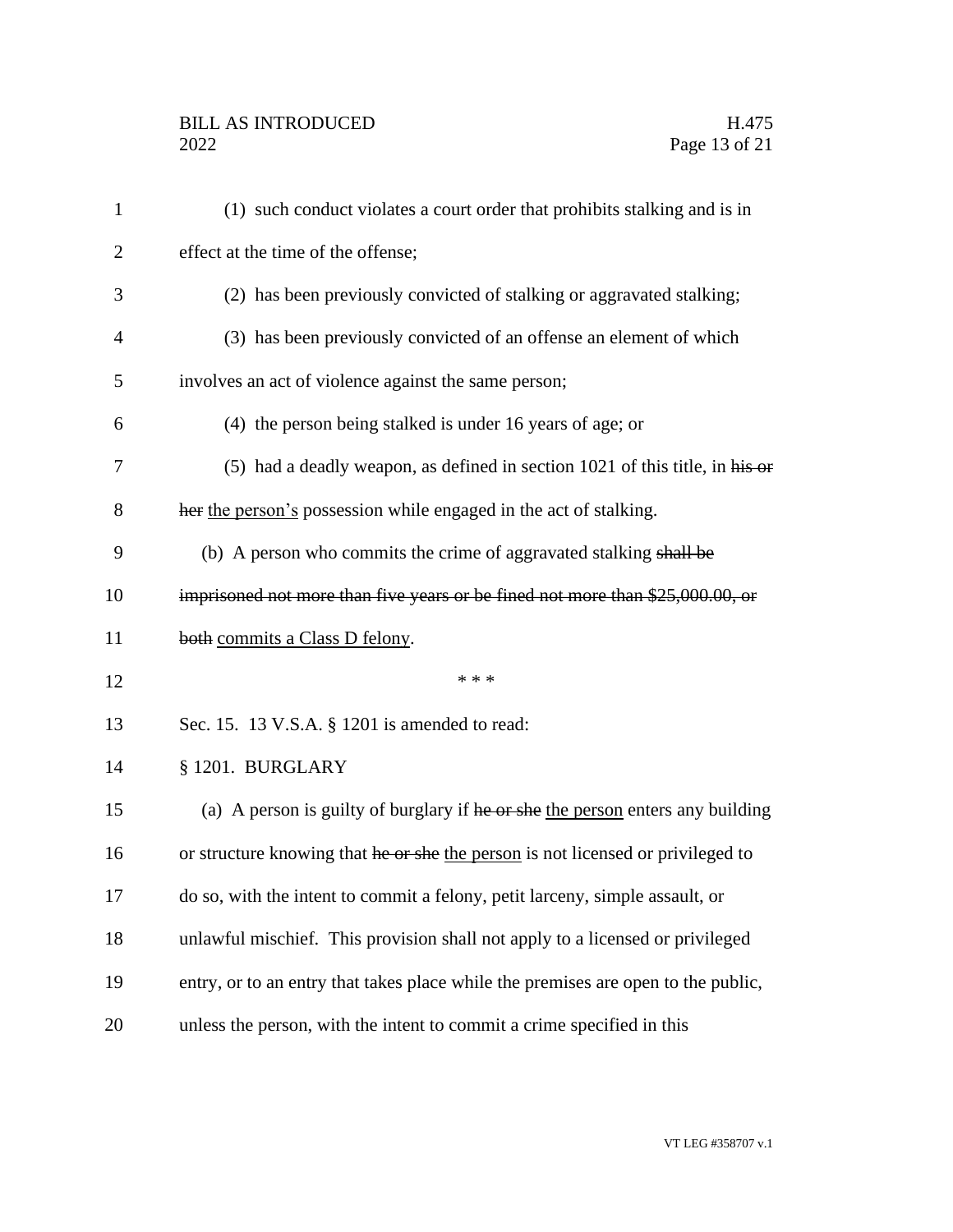| $\mathbf{1}$   | subsection, surreptitiously remains in the building or structure after the license |
|----------------|------------------------------------------------------------------------------------|
| $\overline{2}$ | or privilege expires or after the premises no longer are open to the public.       |
| 3              | (b) As used in this section:                                                       |
| $\overline{4}$ | (1) "Building," "premises," and "structure" shall, in addition to their            |
| 5              | common meanings, include and mean any portion of a building, structure, or         |
| 6              | premises that differs from one or more other portions of such building,            |
| 7              | structure, or premises with respect to license or privilege to enter, or to being  |
| 8              | open to the public.                                                                |
| 9              | (2) "Occupied dwelling" means a building used as a residence, either               |
| 10             | full time or part time, regardless of whether someone is actually present in the   |
| 11             | building at the time of entry.                                                     |
| 12             | $(c)(1)$ A person convicted of burglary shall be imprisoned not more than 15       |
| 13             | years or fined not more than \$1,000.00, or both commits a Class C felony.         |
| 14             | (2) A person convicted of burglary and who carries a dangerous or                  |
| 15             | deadly weapon, openly or concealed, shall, in addition to the penalty for the      |
| 16             | underlying crime, be imprisoned not more than 20 5 years or fined not more         |
| 17             | than \$10,000.00, or both.                                                         |
| 18             | (3) A person convicted of burglary into an occupied dwelling.                      |
| 19             | $(A)$ shall be imprisoned not more than 25 years or fined not more                 |
| 20             | than \$1,000.00, or both; or                                                       |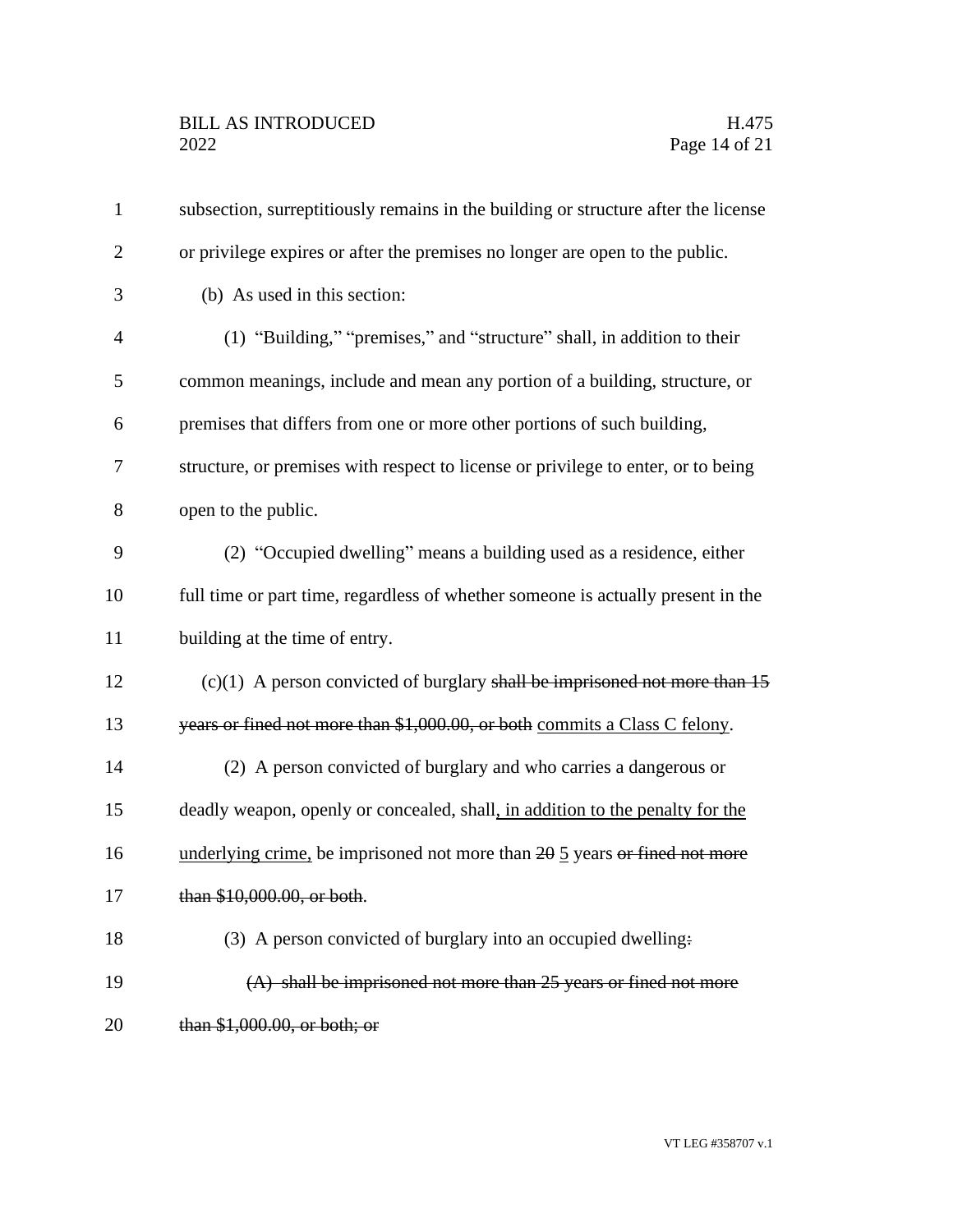# BILL AS INTRODUCED H.475<br>2022 Page 15 of 21

| $\mathbf{1}$   | $(B)$ shall, in addition to the penalty for the underlying crime, be                  |
|----------------|---------------------------------------------------------------------------------------|
| $\overline{2}$ | imprisoned not more than $30\frac{5}{9}$ years or fined not more than \$10,000.00, or |
| 3              | both, if the person carried a dangerous or deadly weapon, openly or concealed,        |
| $\overline{4}$ | during commission of the offense.                                                     |
| 5              | (4) When imposing a sentence under this section, the court shall                      |
| 6              | consider as an aggravating factor whether, during commission of the offense,          |
| 7              | the person entered the building when someone was actually present or used or          |
| 8              | threatened to use force against the occupant.                                         |
| 9              | Sec. 16. 13 V.S.A. § 1204 is amended to read:                                         |
| 10             | § 1204. MAKING OR HAVING BURGLAR'S TOOLS                                              |
| 11             | A person who manufactures or knowingly has in his or her the person's                 |
| 12             | possession any engine, machine, tool, or implement, adapted and designed for          |
| 13             | cutting through, forcing or breaking open any building, room, vault, safe, or         |
| 14             | other depository, in order to steal therefrom money or other property, knowing        |
| 15             | the same to be adapted and designed for such purpose, with intent to use or           |
| 16             | employ the same therefor, shall be imprisoned not more than 20 years or fined         |
| 17             | not more than \$10,000.00, or both commits a Class D felony.                          |
| 18             | Sec. 17. 13 V.S.A. § 2405 is amended to read:                                         |
| 19             | § 2405. KIDNAPPING                                                                    |
| 20             | * * *                                                                                 |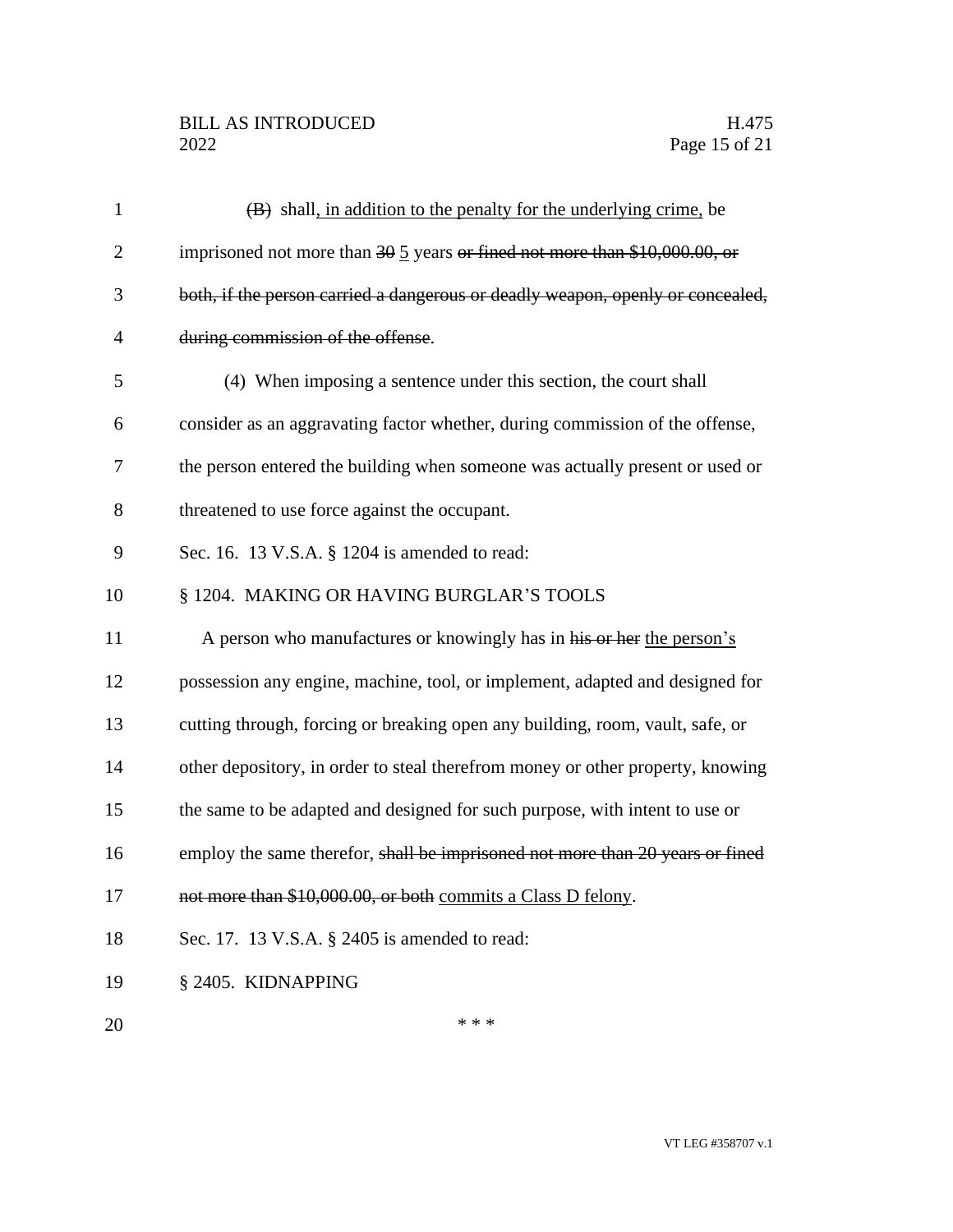| $\mathbf{1}$   | (b) Kidnapping is punishable by a maximum sentence of life imprisonment           |
|----------------|-----------------------------------------------------------------------------------|
| $\overline{2}$ | or a fine of not more than \$50,000.00, or both a Class A felony. It is, however, |
| 3              | an affirmative defense which that reduces the penalty to imprisonment for not     |
| $\overline{4}$ | more than 30 years or a fine of not more than \$50,000.00, or both, a Class B     |
| 5              | felony that the defendant voluntarily caused the release of the victim alive in a |
| 6              | safe place before arraignment without having caused serious bodily injury to      |
| 7              | the victim.                                                                       |
| 8              | Sec. 18. 13 V.S.A. § 2406 is amended to read:                                     |
| 9              | § 2406. UNLAWFUL RESTRAINT IN THE SECOND DEGREE                                   |
| 10             | (a) A person commits the crime of unlawful restraint in the second degree         |
| 11             | if the person:                                                                    |
| 12             | (1) not being a relative of a person under the age of 18 years of age,            |
| 13             | knowingly takes, entices, or harbors that person, without the consent of the      |
| 14             | person's custodian, knowing that he or she has no right to do so; or              |
| 15             | (2) knowingly takes or entices from lawful custody or harbors any                 |
| 16             | person who is mentally incompetent, or other person entrusted by authority of     |
| 17             | law to the custody of another person or an institution, without the consent of    |
| 18             | the person or institution, knowing that he or she has no right to do so; or       |
| 19             | (3) knowingly restrains another person.                                           |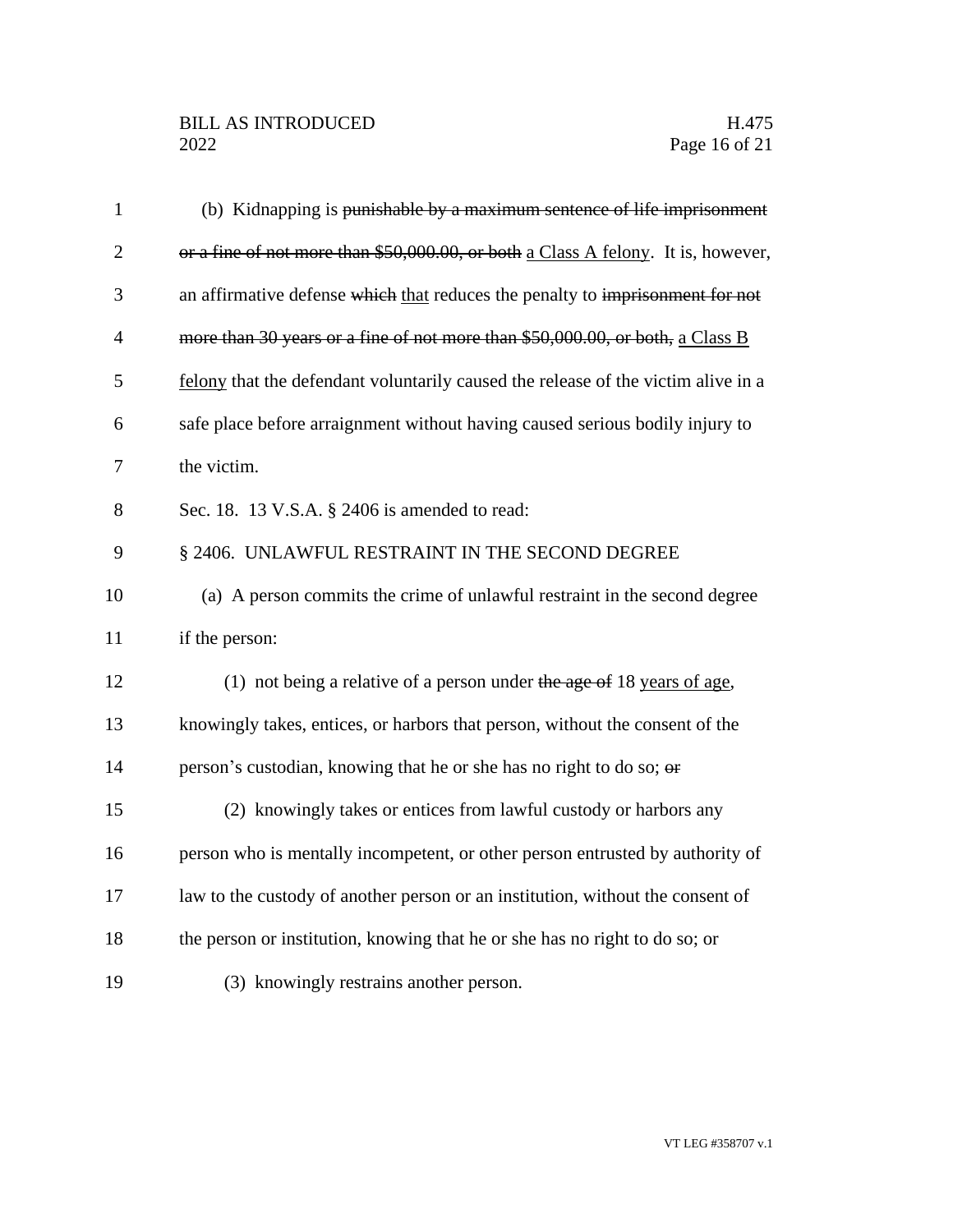# BILL AS INTRODUCED H.475<br>2022 Page 17 of 21

| $\mathbf{1}$   | (b) It is a defense to a prosecution under this section that the defendant       |
|----------------|----------------------------------------------------------------------------------|
| $\overline{2}$ | acted reasonably and in good faith to protect the person from imminent           |
| 3              | physical or emotional danger.                                                    |
| $\overline{4}$ | (c) Unlawful restraint in the second degree is punishable by imprisonment        |
| 5              | for not more than five years or a fine of not more than \$25,000.00, or both a   |
| 6              | Class D felony.                                                                  |
| 7              | Sec. 19. 13 V.S.A. § 2407 is amended to read:                                    |
| 8              | § 2407. UNLAWFUL RESTRAINT IN THE FIRST DEGREE                                   |
| 9              | (a) A person commits the crime of unlawful restraint in the first degree if      |
| 10             | that person:                                                                     |
| 11             | (1) knowingly restrains another person under circumstances exposing              |
| 12             | that person to a risk of serious bodily injury; or                               |
| 13             | (2) holds another person in a condition of involuntary servitude.                |
| 14             | (b) Unlawful restraint in the first degree is punishable by imprisonment for     |
| 15             | not more than 15 years or a fine of not more than \$50,000.00, or both a Class C |
| 16             | felony.                                                                          |
| 17             | Sec. 20. 13 V.S.A. § 2451 is amended to read:                                    |
| 18             | § 2451. CUSTODIAL INTERFERENCE                                                   |
| 19             | (a) A person commits custodial interference by taking, enticing, or keeping      |
| 20             | a child from the child's lawful custodian, knowingly, without a legal right to   |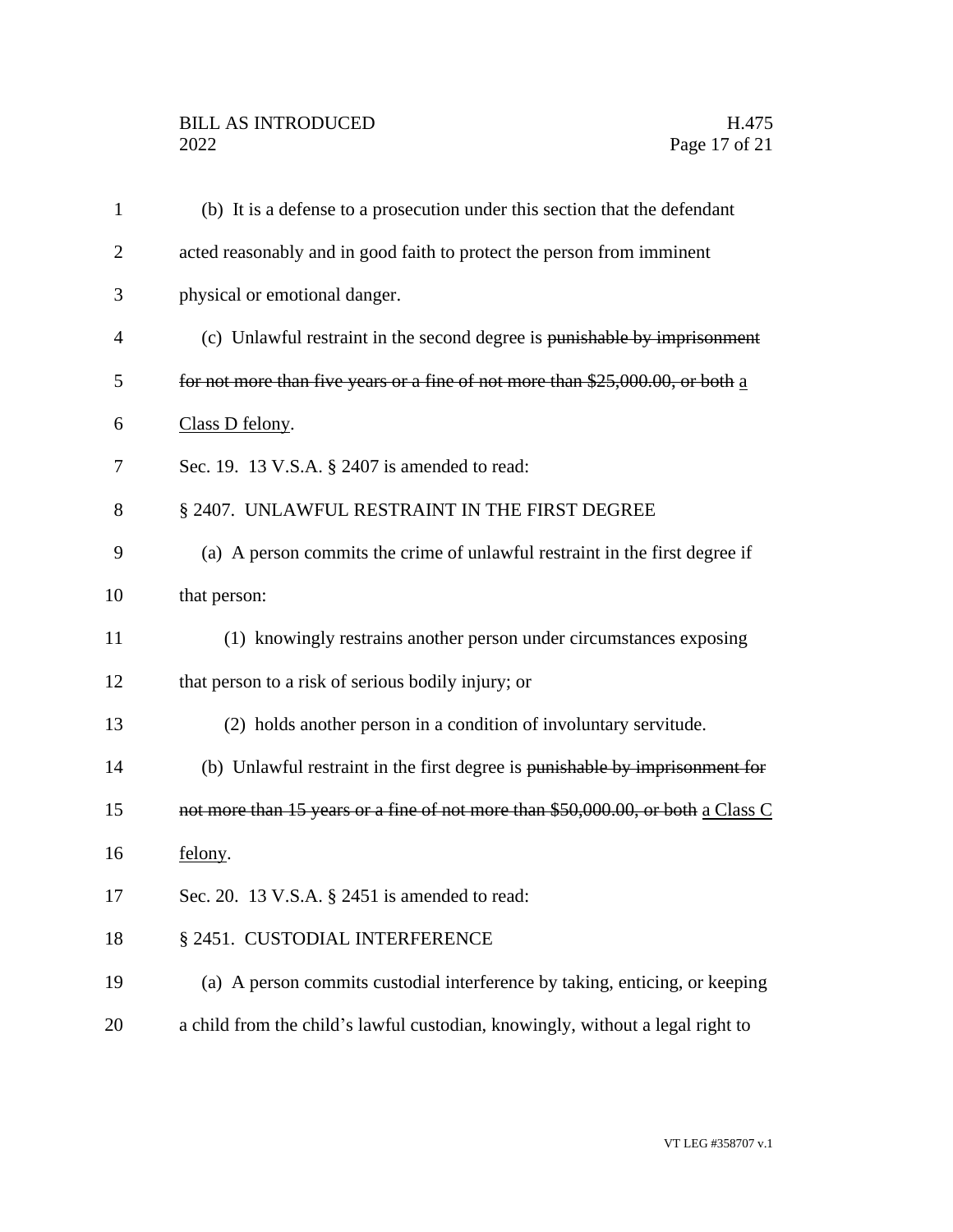| $\mathbf{1}$   | do so, when the person is a relative of the child and the child is less than       |
|----------------|------------------------------------------------------------------------------------|
| $\overline{2}$ | 18 years old of age.                                                               |
| 3              | (b) A person who commits custodial interference shall be imprisoned not            |
| 4              | more than five years or fined not more than \$5,000.00, or both commits a Class    |
| 5              | D felony.                                                                          |
| 6              | * * *                                                                              |
| 7              | Sec. 21. 13 V.S.A. § 608 is amended to read:                                       |
| 8              | § 608. ASSAULT AND ROBBERY                                                         |
| 9              | (a) A person who assaults another and robs, steals, or takes from his or her       |
| 10             | the other person or in his or her the other person's presence money or other       |
| 11             | property that may be the subject of larceny shall be imprisoned for not more       |
| 12             | than 10 years commits a Class C felony.                                            |
| 13             | (b) A person who, being armed with a dangerous weapon, assaults another            |
| 14             | and robs, steals, or takes from his or her the other person or in his or her the   |
| 15             | other person's presence money or other property that may be the subject of         |
| 16             | larceny shall, in addition to the penalty for the underlying crime, be imprisoned  |
| 17             | for not more than $\frac{15}{5}$ years nor less than one year.                     |
| 18             | (c) If in the attempt or commission of an offense under subsection (a) or (b)      |
| 19             | of this section, a person causes bodily injury, such the person shall, in addition |
| 20             | to the penalty for the underlying crime, be imprisoned for not more than $20-5$    |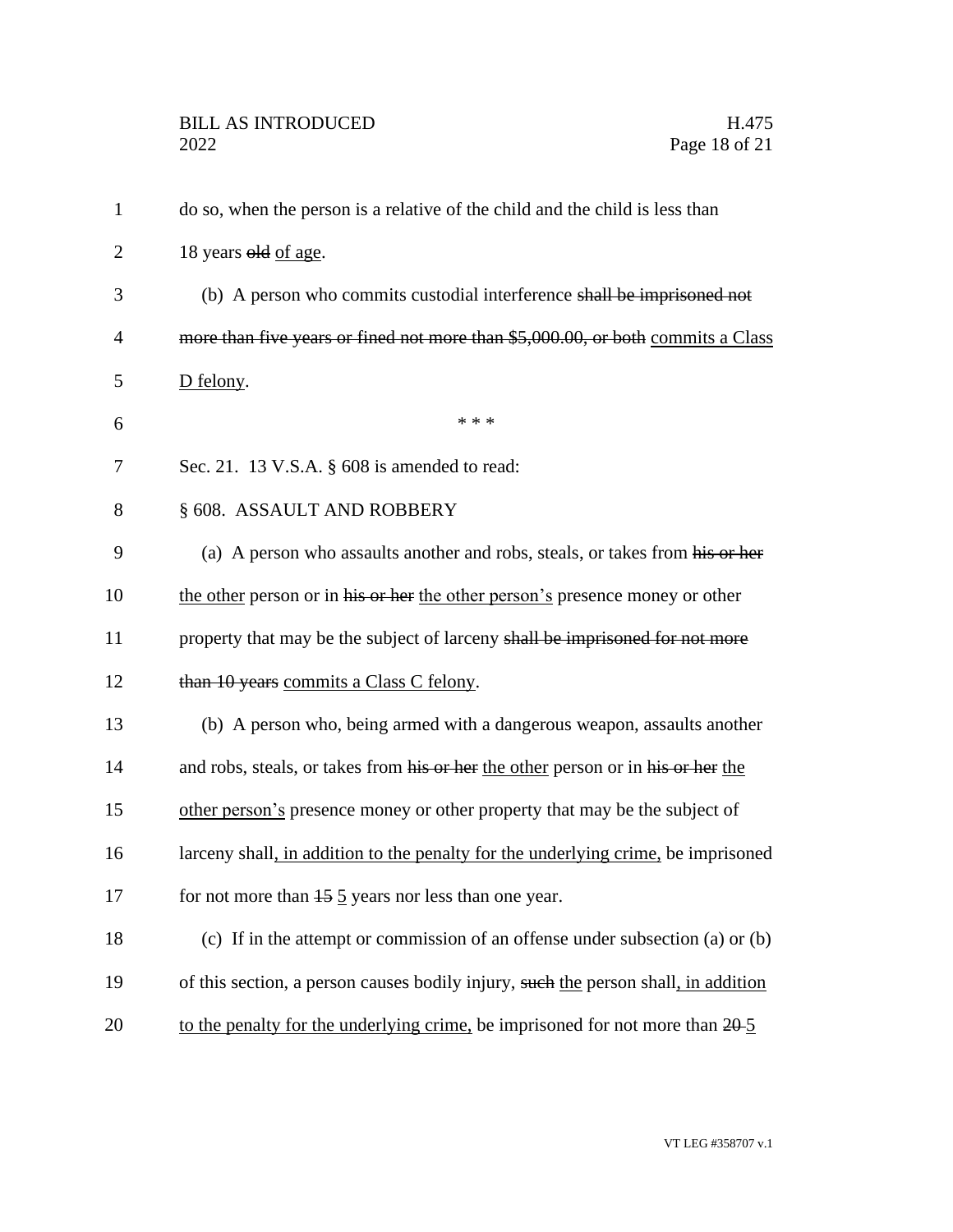| $\mathbf{1}$   | years nor less than one year. Any penalty imposed under this subsection shall      |
|----------------|------------------------------------------------------------------------------------|
| $\overline{2}$ | be in lieu of any penalty imposed under subsection $(a)$ or $(b)$ of this section. |
| 3              | Sec. 22. 13 V.S.A. § 2303 is amended to read:                                      |
| 4              | § 2303. PENALTIES FOR FIRST AND SECOND DEGREE MURDER                               |
| 5              | $(a)(1)$ The punishment for murder Murder in the first degree shall be             |
| 6              | imprisonment for:                                                                  |
| 7              | $(A)$ a minimum term of not less than 35 years and a maximum term                  |
| 8              | of life; or                                                                        |
| 9              | (B) life without the possibility of parole a Class A felony, subject to            |
| 10             | the provisions of subsection (b) of this section.                                  |
| 11             | (2) The punishment for murder Murder in the second degree shall be                 |
| 12             | imprisonment for:                                                                  |
| 13             | $(A)$ a minimum term of not less than 20 years and a maximum term                  |
| 14             | of life; or                                                                        |
| 15             | (B) life without the possibility of parole.                                        |
| 16             | (3) Notwithstanding any other provision of law, this subsection shall              |
| 17             | apply only if the murder was committed on or after the effective date of this act  |
| 18             | a Class A felony, subject to the provisions of subsection (c) of this section.     |
| 19             | (b) The punishment for murder in the first degree shall be imprisonment for        |
| 20             | life and for a minimum term of 35 years unless a jury finds that there are         |
| 21             | aggravating or mitigating factors which that justify a different minimum term.     |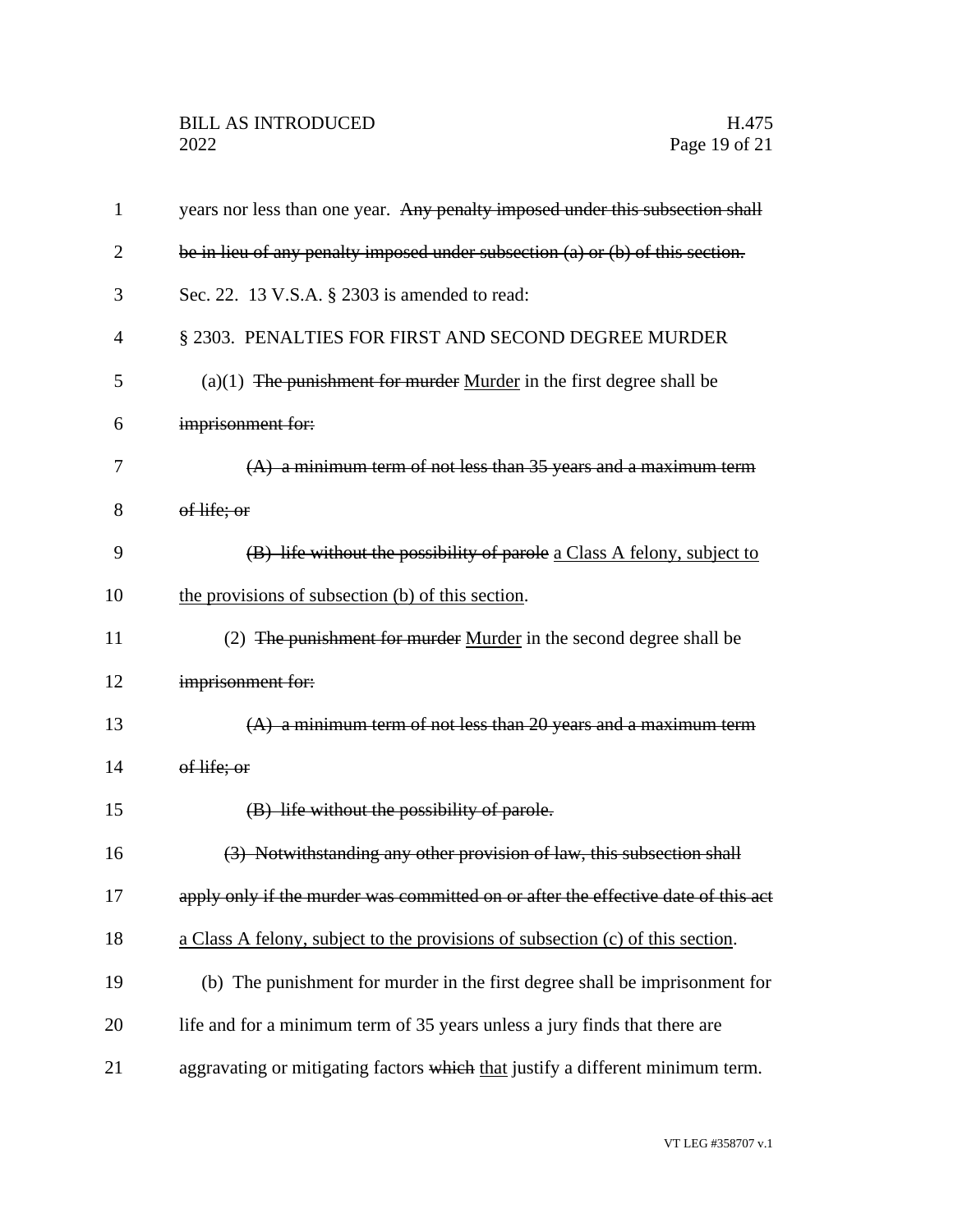# BILL AS INTRODUCED H.475<br>2022 Page 20 of 21

| $\mathbf{1}$   | If the jury finds that the aggravating factors outweigh any mitigating factors, |
|----------------|---------------------------------------------------------------------------------|
| $\overline{c}$ | the court may set a minimum term longer than 35 years, up to and including      |
| 3              | life without parole. If the jury finds that the mitigating factors outweigh any |
| $\overline{4}$ | aggravating factors, the court may set a minimum term at less than 35 years but |
| 5              | not less than 15 years.                                                         |
| 6              | (c) The punishment for murder in the second degree shall be imprisonment        |
| 7              | for life and for a minimum term of 20 years unless a jury finds that there are  |
| 8              | aggravating or mitigating factors which that justify a different minimum term.  |
| 9              | If the jury finds that the aggravating factors outweigh any mitigating factors, |
| 10             | the court may set a minimum term longer than 20 years, up to and including      |
| 11             | life without parole. If the jury finds that the mitigating factors outweigh any |
| 12             | aggravating factors, the court may set a minimum term at less than 20 years but |
| 13             | not less than 10 years.                                                         |
| 14             | * * *                                                                           |
| 15             | Sec. 23. 13 V.S.A. § 2304 is amended to read:                                   |
| 16             | § 2304. MANSLAUGHTER- PENALTIES                                                 |
| 17             | A person who commits manslaughter shall be fined not more than                  |
| 18             | \$3,000.00 or imprisoned for not less than one year nor more than 15 years, or  |
| 19             | both commits a Class C felony.                                                  |
|                |                                                                                 |